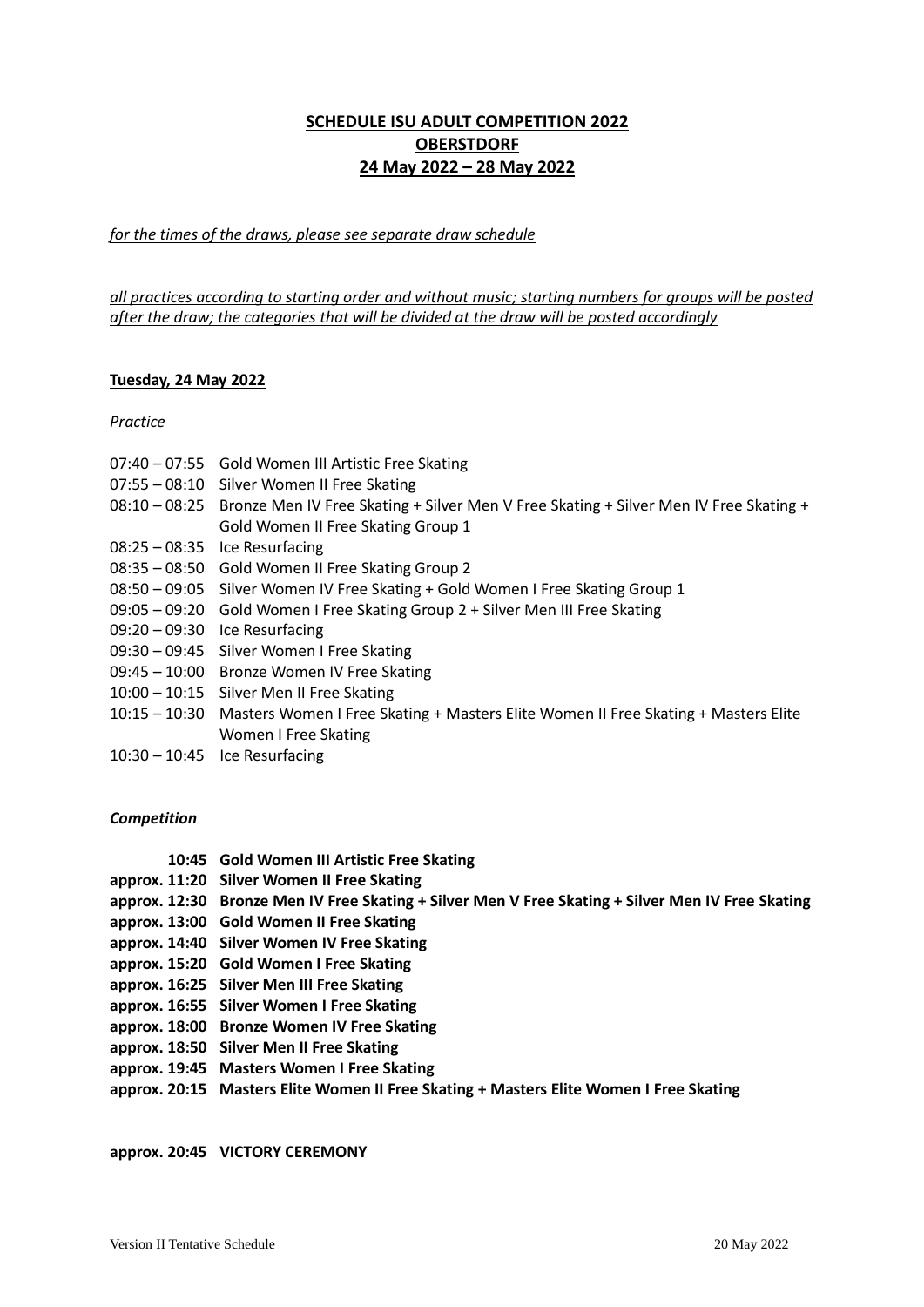## **Wednesday, 25 May 2022**

## *Practice*

- 06:40 06:55 Silver Men III Artistic Free Skating + Bronze Women I Free Skating Group 1
- 06:55 07:10 Bronze Women I Free Skating Group 2
- 07:10 07:25 Silver Women V Free Skating + Silver Women III Free Skating Group 1
- 07:25 07:35 Ice Resurfacing
- 07:35 07:50 Silver Women III Free Skating Group 2
- 07:50 08:05 Bronze Men III Free Skating + Bronze Men II Free Skating + Gold Men III Free Skating
- 08:05 08:20 Gold Men II Free Skating + Bronze Women V Free Skating
- 08:20 08:35 Bronze Women III Free Skating Group 1
- 08:35 08:45 Ice Resurfacing
- 08:45 09:00 Bronze Women III Free Skating Group 2
- 09:00 09:15 Bronze Women III Free Skating Group 3 + Gold Women IV Free Skating Group 1
- 09:15 09:30 Gold Women IV Free Skating Group 2 + Gold Women III Free Skating
- 09:30 09:45 Masters Women III Free Skating + Masters Elite Women IV Free Skating + Masters Elite Women III Free Skating
- 09:45 10:00 Ice Resurfacing

## *Competition*

- **10:00 Silver Men III Artistic Free Skating**
- **approx. 10:30 Bronze Women I Free Skating**
- **approx. 12:00 Silver Women V Free Skating**
- **approx. 12:20 Silver Women III Free Skating**
- **approx. 14:10 Bronze Men III Free Skating + Bronze Men II Free Skating**
- **approx. 15:00 Gold Men III Free Skating + Gold Men II Free Skating**
- **approx. 15:45 Bronze Women V Free Skating**
- **approx. 16:25 Bronze Women III Free Skating** *(might be divided at time of draw)*
- **approx. 19:00 Gold Women IV Free Skating**
- **approx. 19:40 Gold Women III Free Skating**
- **approx. 20:35 Masters Women III Free Skating + Masters Elite Women IV Free Skating + Masters Elite Women III Free Skating**

**approx. 21:15 VICTORY CEREMONY**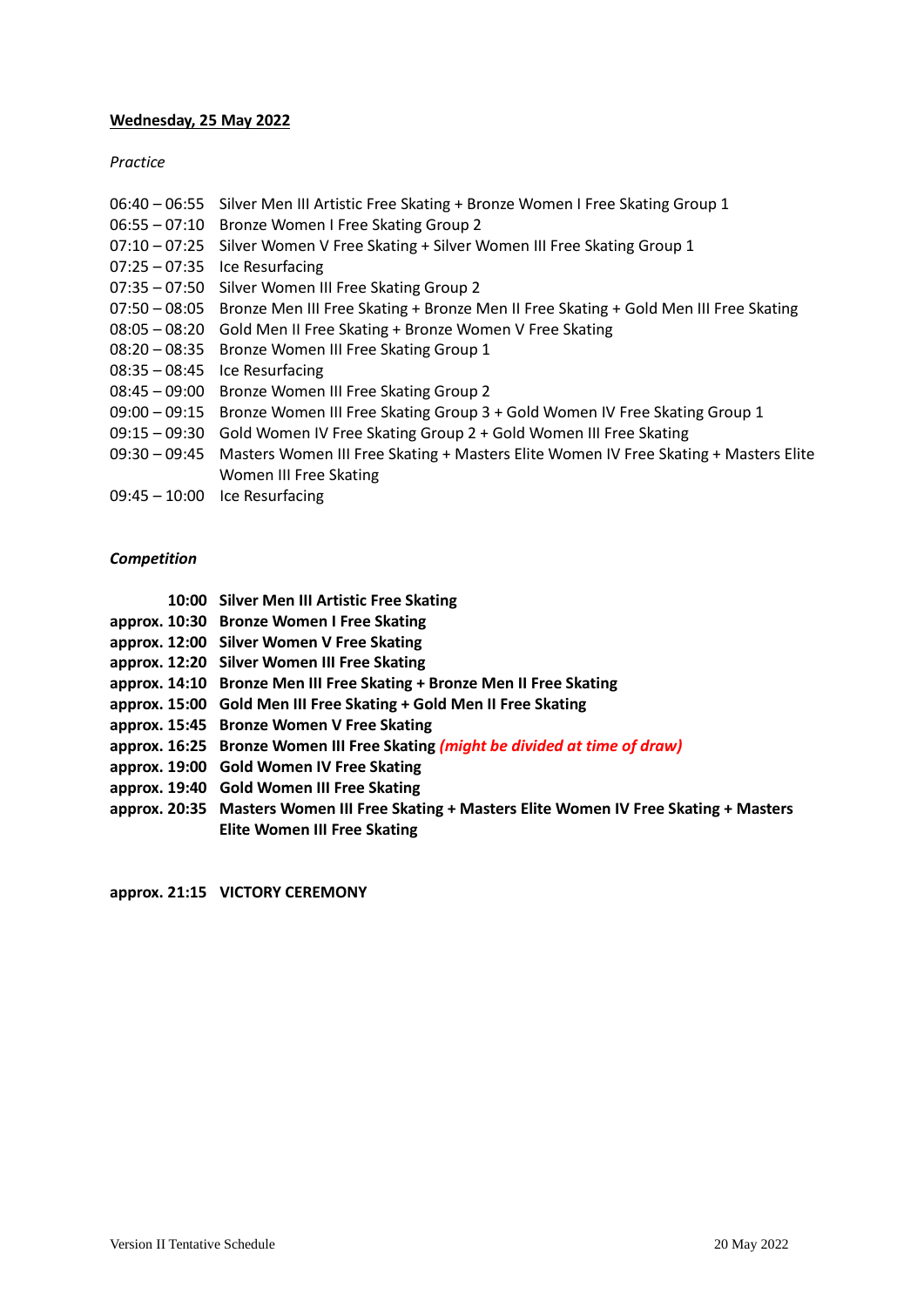## **Thursday, 26 May 2022**

## *Practice*

- 06:40 06:55 Bronze Women II Free Skating Group 1
- 06:55 07:10 Bronze Women II Free Skating Group 2
- 07:10 07:25 Masters Women II Free Skating
- 07:25 07:35 Ice Resurfacing
- 07:35 07:50 Masters Men III Free Skating + Masters Men I Free Skating
- 07:50 08:05 Gold Men IV Artistic Free Skating + Gold Men III Artistic Free Skating + Gold Men II Artistic Free Skating + Silver Men II Artistic Free Skating
- 08:05 08:20 Bronze Women I Artistic Free Skating
- 08:20 08:35 Gold Women IV Artistic Free Skating + Silver Women III Artistic Free Skating Group 1
- 08:35 08:45 Ice Resurfacing
- 08:45 09:00 Silver Women III Artistic Free Skating Group 2
- 09:00 09:15 Ice Dance Bronze Pattern Dance Group 1
- 09:15 09:30 Ice Dance Bronze Pattern Dance Group 2
- 09:30 09:45 Ice Dance Silver Pattern Dance + Ice Dance Gold Pattern Dance + Ice Dance Masters Pattern Dance
- 09:45 10:00 Ice Resurfacing

## *Competition*

- **10:00 Bronze Women II Free Skating**
- **approx. 12:00 Masters Women II Free Skating**
- **approx. 12:45 Masters Men III Free Skating + Masters Men I Free Skating**
- **approx. 13:40 Gold Men IV Artistic Free Skating + Gold Men III Artistic Free Skating + Gold Men II Artistic Free Skating**
- **approx. 14:10 Silver Men II Artistic Free Skating**
- **approx. 14:35 Bronze Women I Artistic Free Skating**
- **approx. 15:35 Gold Women IV Artistic Free Skating**
- **approx. 16:00 Silver Women III Artistic Free Skating**
- **approx. 17:20 Ice Dance Bronze Pattern Dance (1st Dance)**
- **approx. 18:10 Ice Dance Bronze Pattern Dance (2nd Dance)**
- **approx. 19:10 Ice Dance Silver Pattern Dance + Ice Dance Gold Pattern Dance + Ice Dance Masters Pattern Dance (1st Dance each)**
- **approx. 19:55 Ice Dance Silver Pattern Dance + Ice Dance Gold Pattern Dance + Ice Dance Masters Pattern Dance (2nd Dance each)**

#### **approx. 20:45 VICTORY CEREMONY**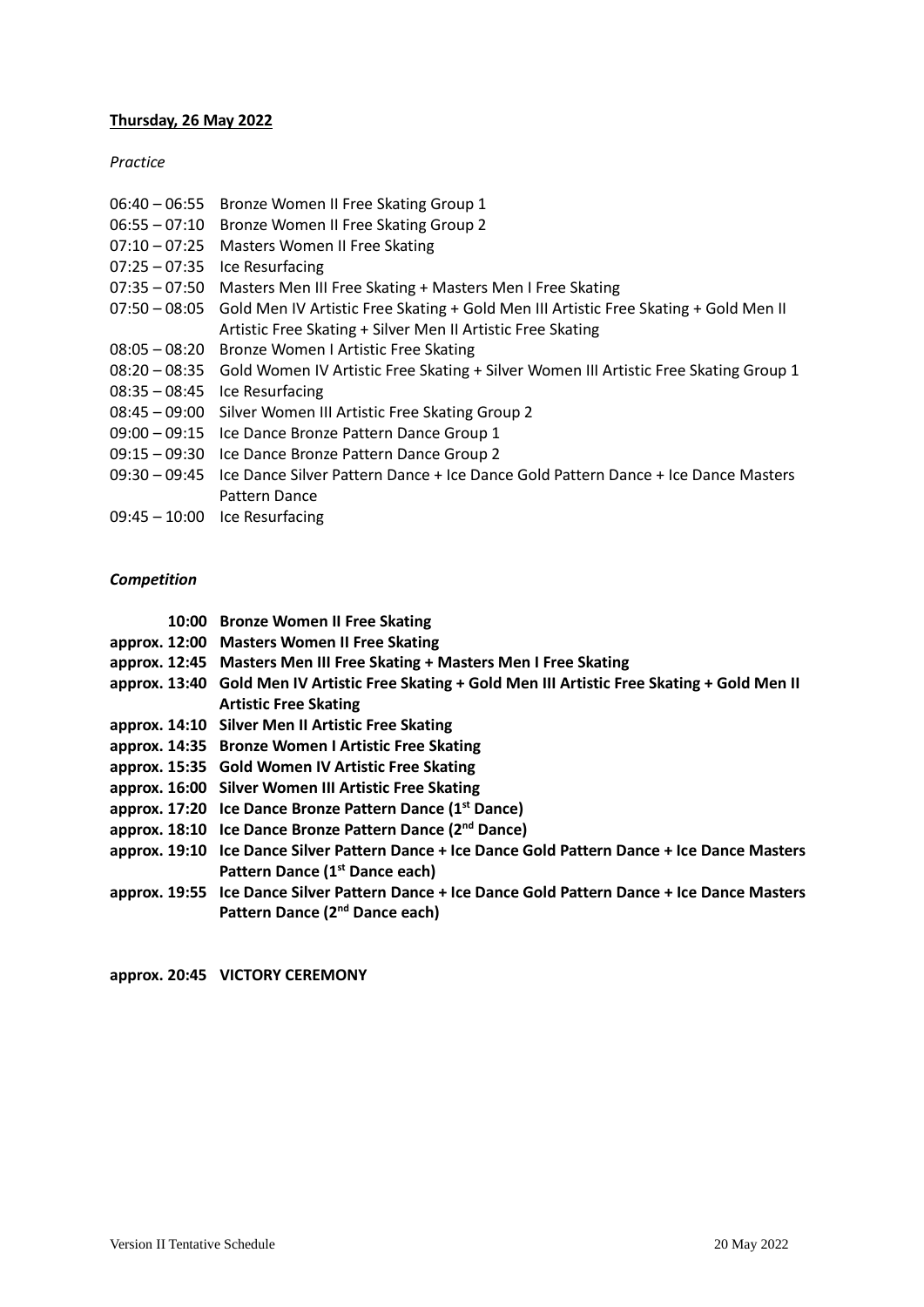## **Friday, 27 May 2022**

#### *Practice*

- 06:40 06:55 Bronze Men IV Artistic Free Skating + Silver Men V Artistic Free Skating + Silver Men IV Artistic Free Skating + Silver Women V Artistic Free Skating + Silver Women IV Artistic Free Skating
- 06:55 07:10 Bronze Women III Artistic Free Skating Group 1
- 07:10 07:25 Bronze Women III Artistic Free Skating Group 2
- 07:25 07:40 Bronze Women III Artistic Free Skating Group 3 + Silver Women I Artistic Free Skating
- 07:40 07:50 Ice Resurfacing
- 07:50 08:05 Gold Women II Artistic Free Skating
- 08:05 08:20 Bronze Women IV Artistic Free Skating + Bronze Women II Artistic Free Skating Group 1
- 08:20 08:35 Bronze Women II Artistic Free Skating Group 2
- 08:35 08:50 Bronze Women II Artistic Free Skating Group 3 + Gold Women I Artistic Free Skating
- 08:50 09:00 Ice Resurfacing
- 09:00 09:15 Silver Women II Artistic Free Skating
- 09:15 09:30 Masters Women III Artistic Free Skating + Masters Women I Artistic Free Skating + Masters Elite Women IV Artistic Free Skating + Masters Elite Women III Artistic Free Skating
- 09:30 09:45 Ice Dance Adult Rhythm Dance + Ice Dance Masters Rhythm Dance
- 09:45 10:00 Adult Pairs Free Skating
- 10:00 10:15 Intermediate Pairs Free Skating
- 10:15 10:30 Ice Resurfacing

#### *Competition*

- **10:30 Bronze Men IV Artistic Free Skating + Silver Men V Artistic Free Skating + Silver Men IV Artistic Free Skating**
- **approx. 10:55 Silver Women V Artistic Free Skating + Silver Women IV Artistic Free Skating**
- **approx. 11:30 Bronze Women III Artistic Free Skating**
- **approx. 13:20 Silver Women I Artistic Free Skating**
- **approx. 14:00 Gold Women II Artistic Free Skating**
- **approx. 14:45 Bronze Women IV Artistic Free Skating**
- **approx. 15:35 Bronze Women II Artistic Free Skating**
- **approx. 16:45 Gold Women I Artistic Free Skating**
- **approx. 17:25 Silver Women II Artistic Free Skating**
- **approx. 18:15 Masters Women III Artistic Free Skating + Masters Women I Artistic Free Skating**
- **approx. 18:50 Masters Elite Women IV Artistic Free Skating + Masters Elite Women III Artistic Free Skating**
- **approx. 19:30 Ice Dance Adult Rhythm Dance + Ice Dance Masters Rhythm Dance**
- **approx. 19:55 Adult Pairs Free Skating**
- **approx. 20:10 Intermediate Pairs Free Skating**

### **approx. 20:30 VICTORY CEREMONY**